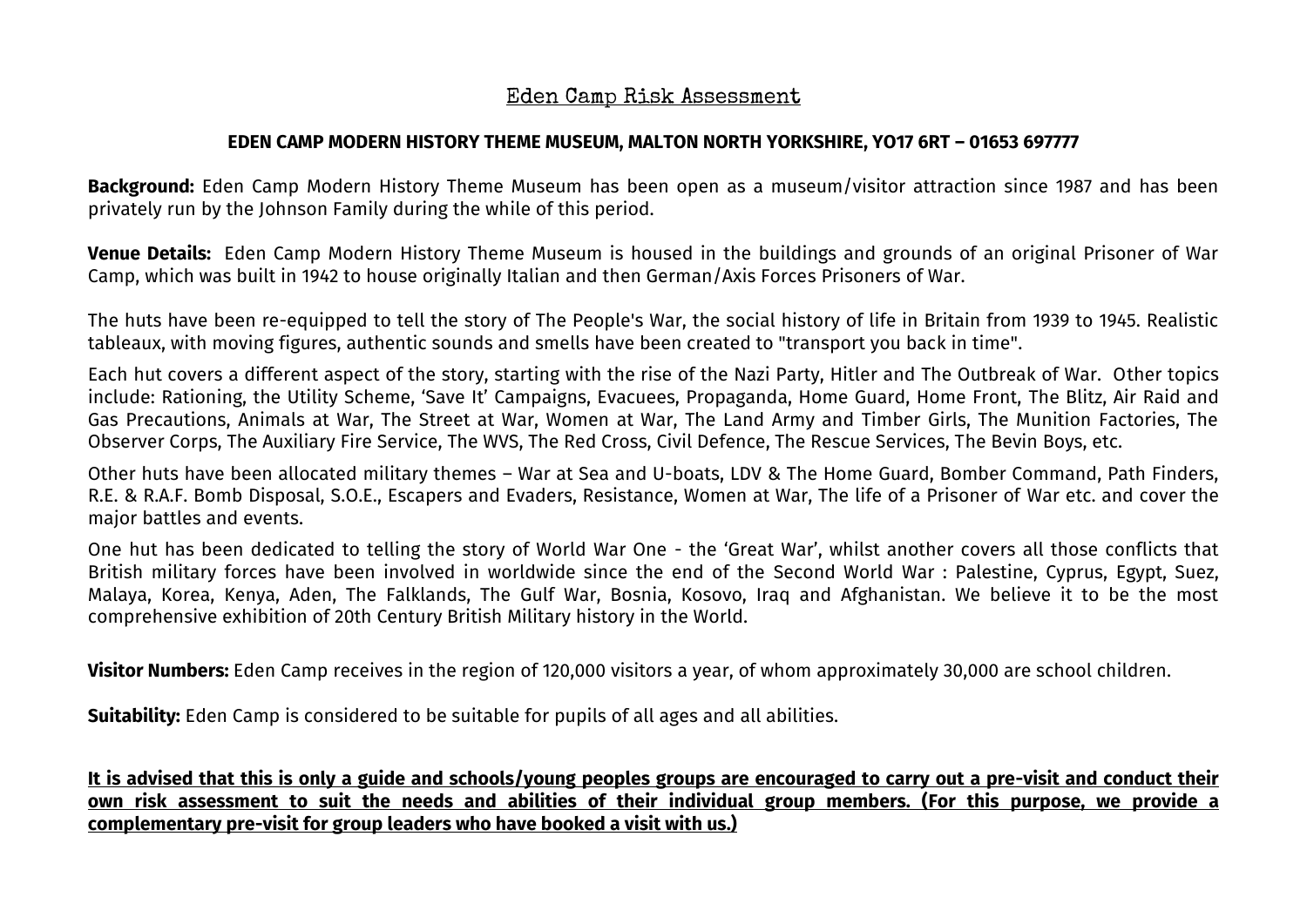**First Aid provision**: Whilst a number of Eden Camp staff are formally trained in First Aid, in the first instance, each educational group that visits should ensure that they have a First Aider amongst their group and that the other adult members of their group have means to summon that person if required (e.g. by mobile phone). First Aid facilities and treatment should be provided by teachers/group supervisors and details regarding specific medical conditions and issues: i.e allergies should be recorded about each member of the group. First Aid facilities are usually available at the museum but cannot be guaranteed to be available at all times. However, trained museum staff will provide assistance should it be required if dealing with a major injury/incident. We rely on you to keep us informed of any potential problems if First Aid is requested. Staff contact points for First Aid are the Café (Hut 16) the Shop (Hut 15), the Reception Office at the entrance to our site, or any member of staff carrying a two- way radio.

The nearest minor injuries facility is Malton Hospital, Maiden Greve, Malton, North Yorkshire, YO17 7NG Tel:01653 693041

## **Key to Assessment Table**

## **Low = highly unlikely/ harm level low Medium = Unlikely/ harm level medium High = likely/harm level high**

| <b>HAZARD</b>                                           | <b>LIKELIHOOD</b> | <b>SEVERITY</b> | <b>RISK SEVERITY</b> | <b>CONTROL MEASURES</b>                                                                                                                                                                                                                                                                                                                                                                                                                                                                                                                                                                                                                                                                      | <b>RISK</b> |
|---------------------------------------------------------|-------------------|-----------------|----------------------|----------------------------------------------------------------------------------------------------------------------------------------------------------------------------------------------------------------------------------------------------------------------------------------------------------------------------------------------------------------------------------------------------------------------------------------------------------------------------------------------------------------------------------------------------------------------------------------------------------------------------------------------------------------------------------------------|-------------|
| <b>Descending from</b><br>coach and entering<br>museum. | Low               | High            | Medium               | Segregation of traffic and pedestrians is<br>maintained and controlled wherever possible.<br>Traffic is marshalled and defined parking areas<br>are used and speed limits enforced. Teachers<br>and group supervisors should ensure that<br>children/young people are closely supervised<br>when in the coach park area. It is imperative that<br>teachers/supervisors ensure that children getting<br>off and on buses and coaches are moved as<br>orderly and quickly as possible away from the<br>immediate parking and transit area, using the<br>Zebra crossing marked pedestrian walkways.<br>Children should not be counted or sorted into<br>groups in the middle of the coach park. | Medium      |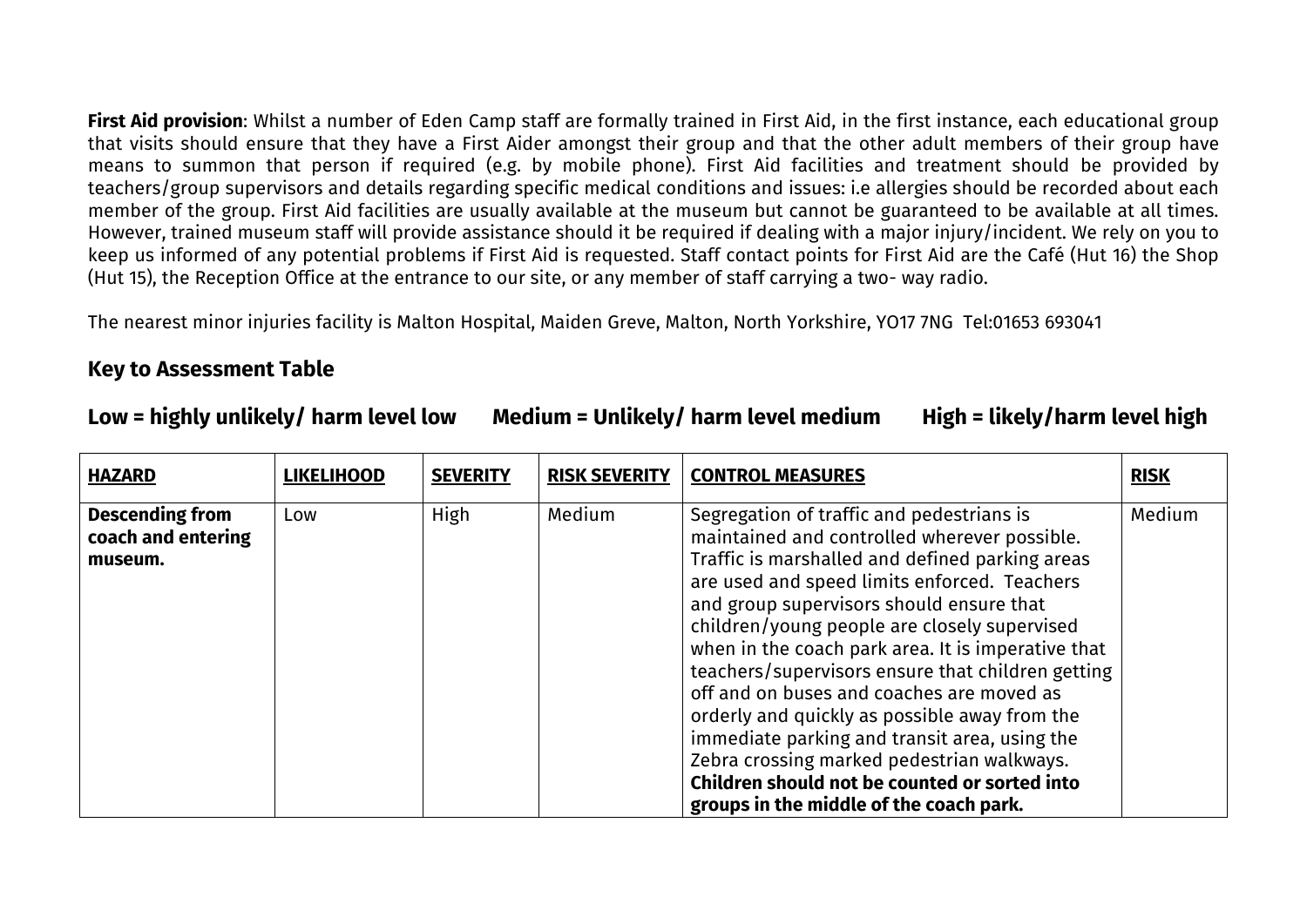|                                          |     |             |        | This should be done either on the path/walkway<br>area in front of the Prefab and the back of Huts<br>20 & 21, on the stoned areas between Mess Huts<br>1, 2 and 3, or on the area of car park in front of<br>the entrance to Mess Hut 2, behind the row of red<br>and white barriers which run across the car park<br>and divide the area from the coach park. It is also<br>recommended t schools heading from the coach<br>park to Huts 1 to 5 should do so by using the gate<br>entrances and walkways between Huts 19 & 20<br>and Hut 20 and the Prefab, rather than walking<br>round via Car Park A. This is also the quickest way<br>to reach our main toilet block - Hut 14 which we<br>request that all schools use rather than using the<br>limited facilities in our Café (Hut 16). |     |
|------------------------------------------|-----|-------------|--------|------------------------------------------------------------------------------------------------------------------------------------------------------------------------------------------------------------------------------------------------------------------------------------------------------------------------------------------------------------------------------------------------------------------------------------------------------------------------------------------------------------------------------------------------------------------------------------------------------------------------------------------------------------------------------------------------------------------------------------------------------------------------------------------------|-----|
| Stranger danger/<br><b>Lost children</b> | Low | <b>High</b> | Medium | Teachers are responsible for supervising children<br>and young people at all times. We allow free staff<br>places on a ratio of 1 adult per 5 children for<br>supervisory purposes. We request a minimum<br>supervisory ratio of 1 adult per 10 children.<br>Schools are encouraged to divide their total<br>group into small manageable groups and to start<br>their tour at different points around our site. This<br>helps to prevent crowding in any one particular<br>hut at any one time. Regular headcounts are<br>recommended. If pupils become separated from<br>their group, or teachers/supervisors find that<br>they have lost a child, they should report to Hut<br>15 the Gift Shop, or contact a member of the<br>museum staff.                                                 | Low |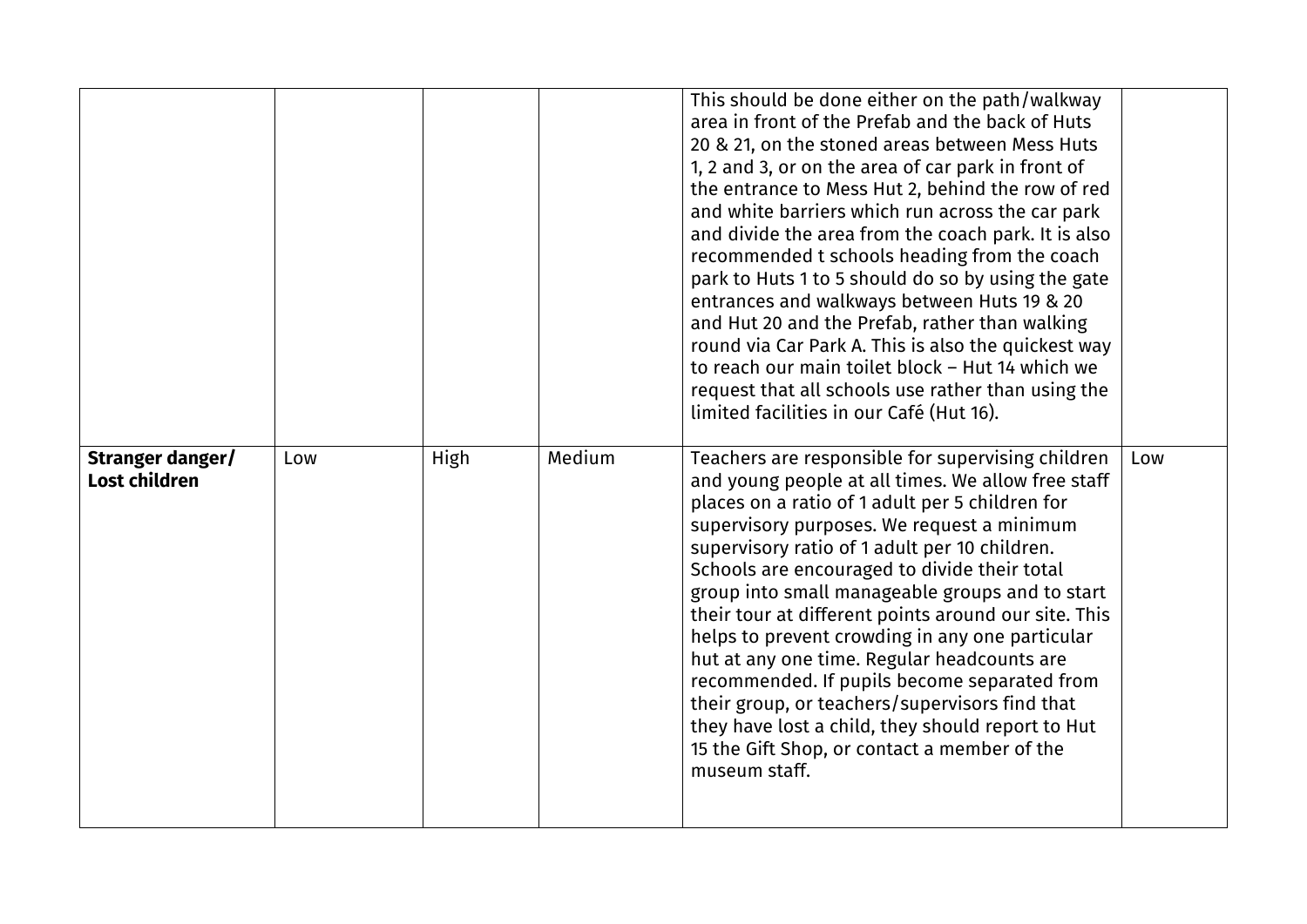| <b>HAZARD</b>                                                                     | <b>LIKELYHOOD</b> | <b>SEVERITY</b> | <b>RISK SEVERITY</b>                                                                                                          | <b>CONTROL MEASURES</b>                                                                                                                                                                                                                                                                                                                                                                                                                                                                                                                                                                                                      | <b>RISK</b> |
|-----------------------------------------------------------------------------------|-------------------|-----------------|-------------------------------------------------------------------------------------------------------------------------------|------------------------------------------------------------------------------------------------------------------------------------------------------------------------------------------------------------------------------------------------------------------------------------------------------------------------------------------------------------------------------------------------------------------------------------------------------------------------------------------------------------------------------------------------------------------------------------------------------------------------------|-------------|
| Slipping, tripping,<br>falling.                                                   | Low               | Medium          | Low<br>(Increases to<br>low/medium<br>when it rains<br>and water is<br>carried into<br>huts on<br>footwear and<br>coats etc.) | Teachers to inform parents that suitable footwear<br>and clothing should be worn. All walkways and<br>paths are level, although there are slightly raised<br>thresholds on the entrances and exits of all huts.<br>There are no steps to ascend or descend within<br>the museum. Some of the entrances to the huts<br>have a slight slope ascending to the doorway,<br>and then a slight slope descending once inside.<br>The Dunkirk reconstruction within Hut 24 has a<br>steeper ascent and descent.<br>Please stay on the concrete paths and do not<br>cross grassed areas between the huts in poor<br>weather.          | Low         |
| Slipping, tripping,<br>falling in relation to<br><b>Junior Assault</b><br>Course. | Medium            | Medium          | Medium                                                                                                                        | The junior assault course has been designed to<br>offer an exciting and stimulating area for children<br>up to the age of 12 to explore and play. As a<br>result, the likelihood of children having trips,<br>bumps and knocks is always a possibility.<br>Group leaders should make a decision whether to<br>restrict access to the play area or arrange<br>adequate supervision as necessary. Signs are<br>present asking adults to supervise children at all<br>times, and the whole area is closed off when it is<br>deemed by museum staff to be too wet or slippy.<br>The area is regularly checked to ensure that all | Medium      |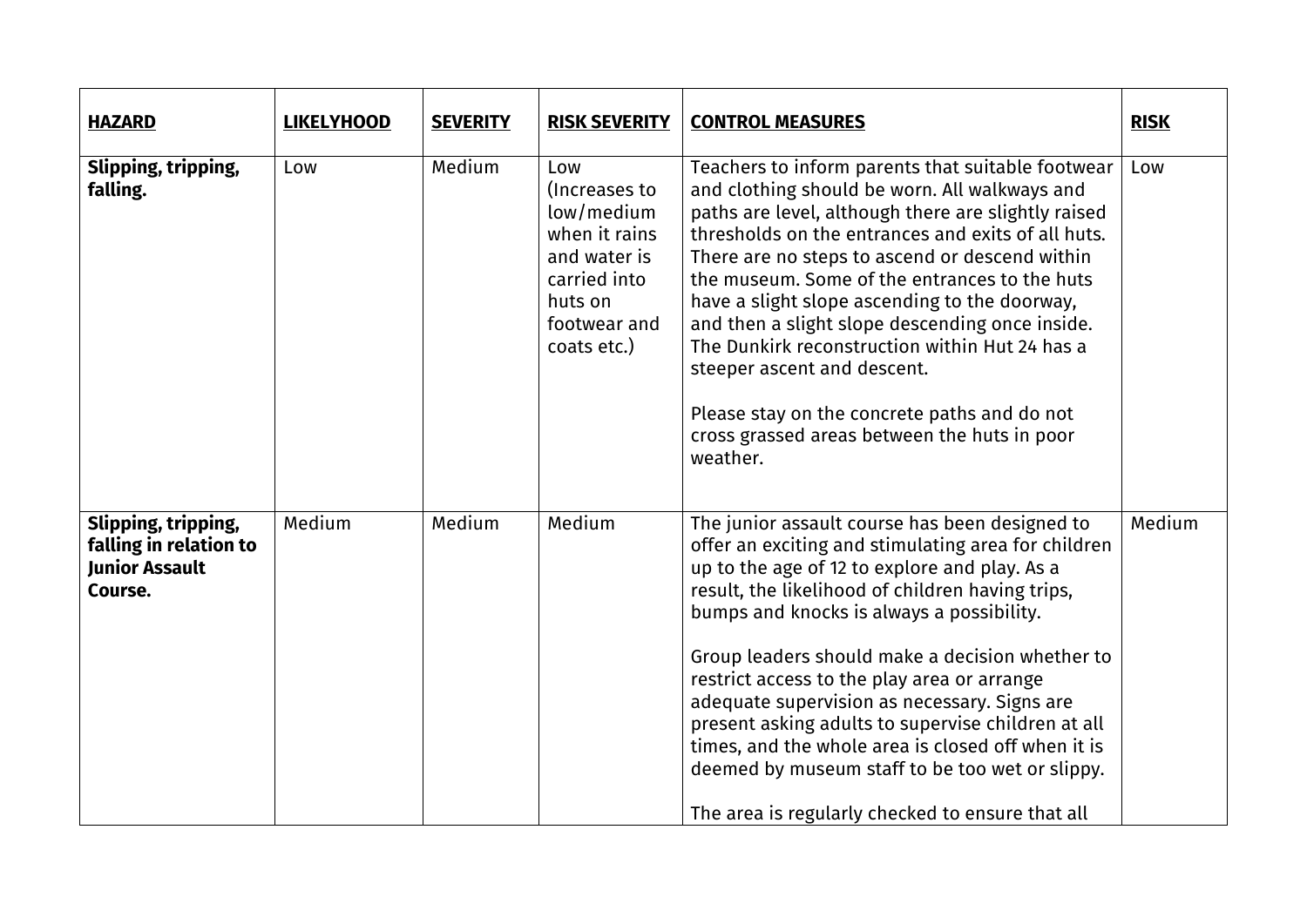|                        |     |     |     | structures are in sound order. Any required<br>maintenance work is carried out as soon as it is<br>reported.<br>There is a separate Tiny Tots play area which is<br>designed and intended for children up to the age<br>of $5.$                                                                                                                                                                                                                                                                                                                                                                                                                                                                                                                                                                                     |     |
|------------------------|-----|-----|-----|---------------------------------------------------------------------------------------------------------------------------------------------------------------------------------------------------------------------------------------------------------------------------------------------------------------------------------------------------------------------------------------------------------------------------------------------------------------------------------------------------------------------------------------------------------------------------------------------------------------------------------------------------------------------------------------------------------------------------------------------------------------------------------------------------------------------|-----|
| <b>Unruly Children</b> | Low | Low | Low | Pupils/young people should be supervised at all<br>times by teachers/group leaders. Whilst the<br>exhibition huts may be viewed in any order,<br>pupils should observe the No Entry signs and<br>only enter each hut by the designated entry.<br>They should refrain from shouting and running<br>and it should be stressed that there will be other<br>visitors on site and in the exhibition huts not as<br>agile or able bodied as themselves.<br>Older visitors may also be emotional as a result<br>of re-living the events of the war and<br>remembering family members and loved ones<br>who were killed.<br>Pupils and young people found to be<br>unsupervised and not obeying requests to<br>behave will be asked to return to their coach<br>until the rest of their party has completed their<br>visit. | Low |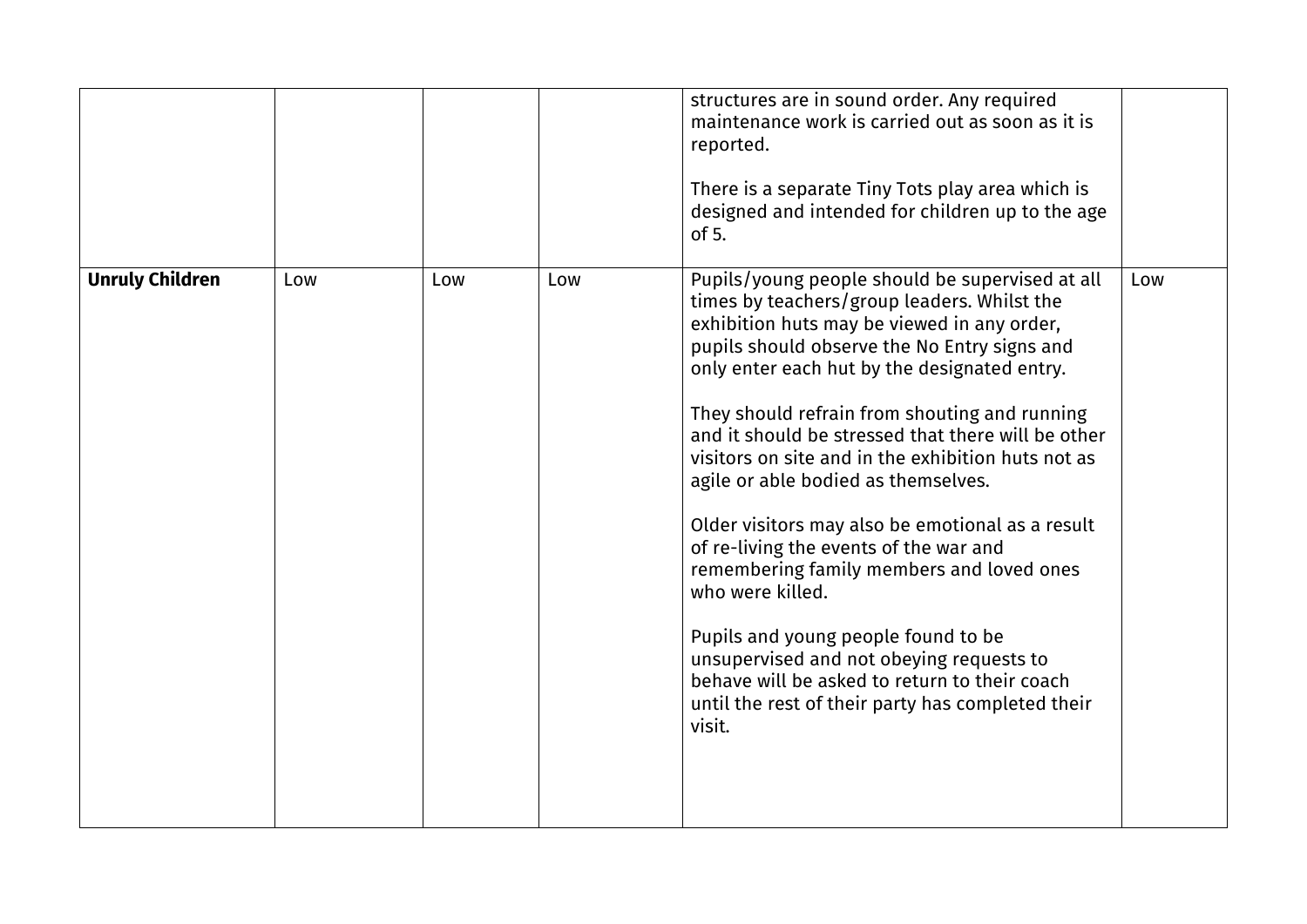| <b>HAZARD</b>          | <b>LIKELYHOOD</b> | <b>SEVERITY</b> | <b>RISK SEVERITY</b> | <b>CONTROL MEASURES</b>                                                                                                                                                                                                                                                                                                                                                                                                                                                                                                                                                               | <b>RISK</b> |
|------------------------|-------------------|-----------------|----------------------|---------------------------------------------------------------------------------------------------------------------------------------------------------------------------------------------------------------------------------------------------------------------------------------------------------------------------------------------------------------------------------------------------------------------------------------------------------------------------------------------------------------------------------------------------------------------------------------|-------------|
| <b>Strobe Lighting</b> | Low               | Medium          | Low                  | A number of Exhibition huts contain strobe<br>lighting. Some of the lighting is minimal impact<br>(intermittent and randomly timed flashes) and is<br>contained in specific scenes within huts that can<br>be avoided being viewed. Huts with a significant<br>amount of strobe lighting have warning signs on<br>their entrance doors. :<br>Hut 4 (warning on entry door sign)<br>Slight flickering to simulate fire/flames in ceiling of<br>first house scene and top of stairs. Not significant<br>strong repeated flashes. Rest of scene is lit with<br>ambient/subdued lighting. | Low         |
|                        |                   |                 |                      | Hut 8 (warning on entry door sign) Green strobe light<br>flashing in munitions scene after the Land Army and<br>Blackout Experience. Not an intense or rapid light,<br>rest of scene is lit with ambient/subdued lighting.                                                                                                                                                                                                                                                                                                                                                            |             |
|                        |                   |                 |                      | Hut 11 (warning on entry door sign) First section of<br>exhibition - slight intermittent flickers on top of<br>trench scene to simulate gunfire, flickering candle in<br>Dug Out.                                                                                                                                                                                                                                                                                                                                                                                                     |             |
|                        |                   |                 |                      | Hut 13 (No warning on entry door sign) One Strobe<br>light in Korean trench scene - not rapid flashing                                                                                                                                                                                                                                                                                                                                                                                                                                                                                |             |
|                        |                   |                 |                      | Hut 21 (warning on entry door, but door currently<br>fastened back to allow access without having to touch<br>door for COVID, so sign not obvious)<br>Flashing/flickering lights to simulate fire/flames                                                                                                                                                                                                                                                                                                                                                                              |             |
|                        |                   |                 |                      | Hut 24 (warning on entry door sign) One strobe light<br>in Dunkirk - Folkstone Belle scene (after Hitler in his                                                                                                                                                                                                                                                                                                                                                                                                                                                                       |             |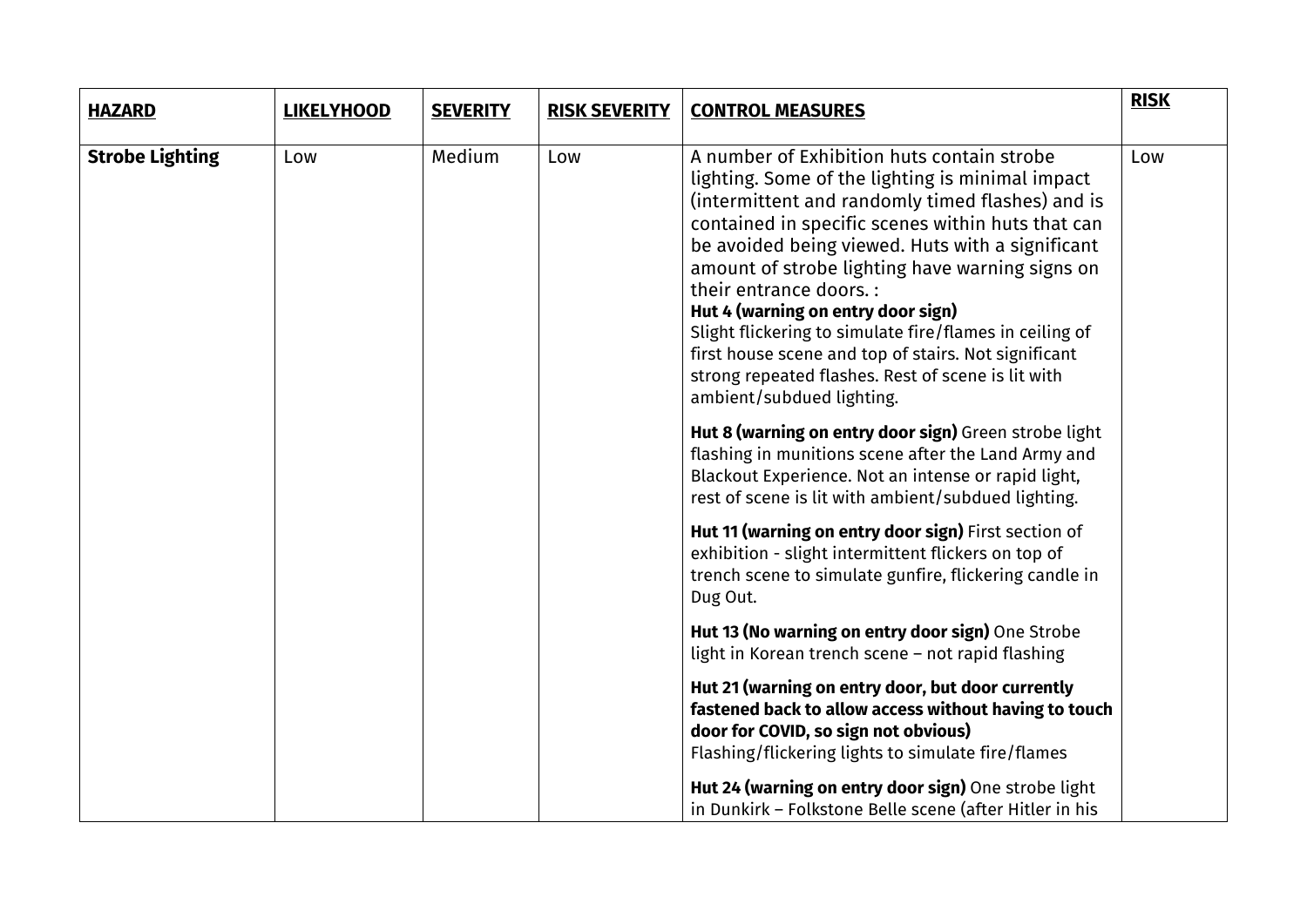|                                            |     |        |        | cell, War declared and life on board ship scenes)<br>Hut 26 (warning sign on entry door) Strobe type<br>lighting isolated in Rear Gunner scene - section of<br>aircraft fuselage signed "REAR EMERGENCY HATCH".<br>Visitors do not need to enter the aircraft fuselage in<br>order to pass through the exhibition hut.<br>(Hut 25 no longer contains strobe lighting) |     |
|--------------------------------------------|-----|--------|--------|-----------------------------------------------------------------------------------------------------------------------------------------------------------------------------------------------------------------------------------------------------------------------------------------------------------------------------------------------------------------------|-----|
| <b>Smoke Machines</b>                      | Low | Medium | Low    | The following huts contain smoke effects: Hut 3,<br>Hut 4, Hut 5, Hut 21.<br>Children suffering from breathing problems<br>should be made aware that these huts contain<br>smoke and take suitable precautions depending<br>on the severity of their conditions (i.e. refrain<br>from entering, or ensure medication such as<br>Ventolin etc. is on hand.)            | Low |
| <b>Equipment open to</b><br>view and touch | Low | Low    | Low    | Ensure pupils/young people are supervised at all<br>times. Do not allow then to touch or climb on any<br>vehicles or machinery displaying 'Please Keep<br>Off' signs or climb upon or cross any fence or<br>barrier.                                                                                                                                                  | Low |
| <b>Out of Bounds areas</b>                 | Low | Medium | Medium | Any potentially dangerous areas on site where,<br>for example, chemicals are stored or<br>maintenance work is carried out are kept locked<br>wherever possible. Where regular access by<br>museum staff is required, these areas are fenced<br>or cordoned off and clearly marked with warning<br>signs.                                                              | Low |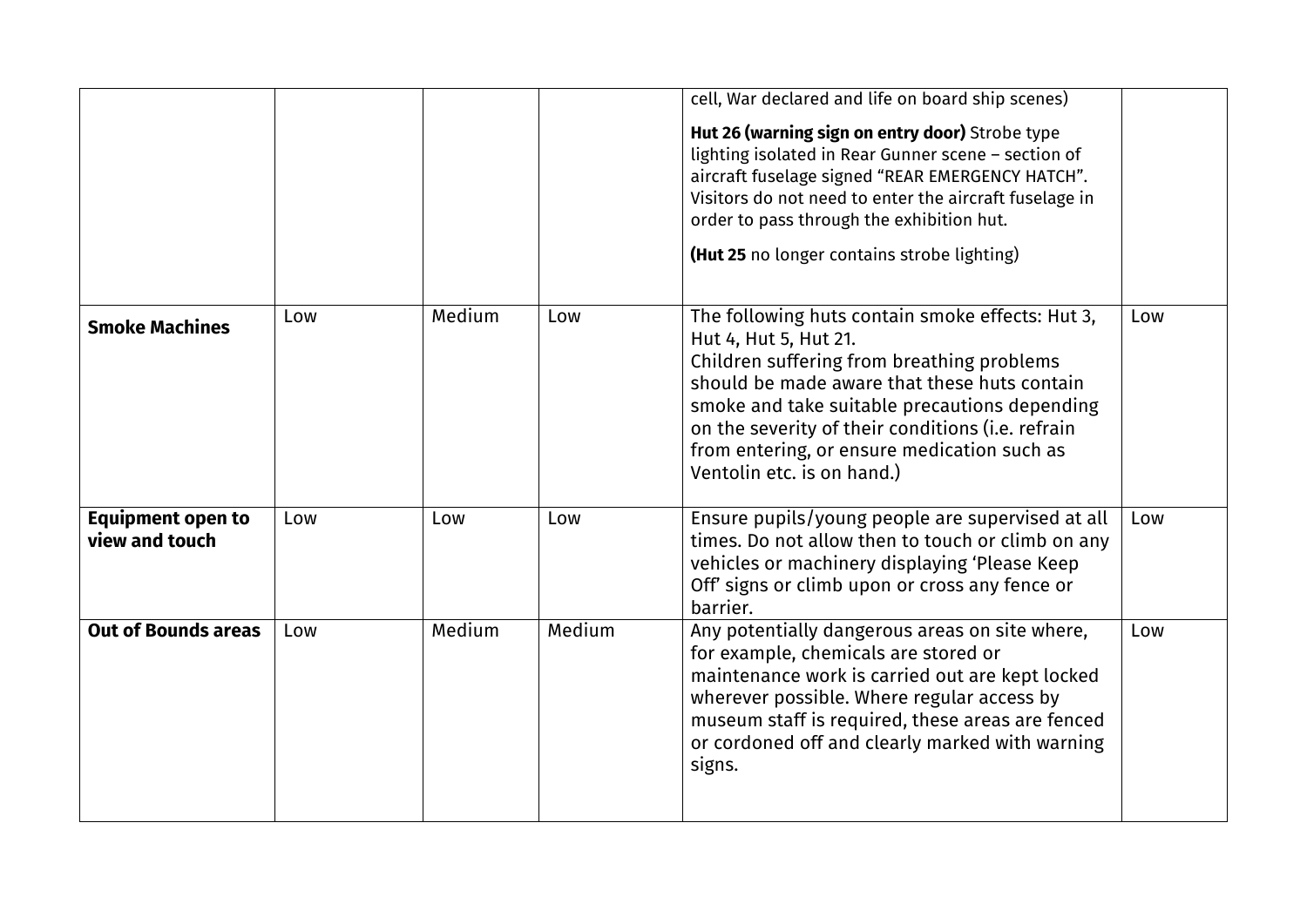| <b>HAZARD</b> | <b>LIKELYHOOD</b> | <b>SEVERITY</b> | <b>RISK SEVERITY</b> | <b>CONTROL MEASURES</b>                                                                                                                                                                                                                                                                                                                                                                                                                                                                                                                                                                                                                                                                                                                                                                                                                                                                                                                                                                                                                                                                  | <b>RISK</b> |
|---------------|-------------------|-----------------|----------------------|------------------------------------------------------------------------------------------------------------------------------------------------------------------------------------------------------------------------------------------------------------------------------------------------------------------------------------------------------------------------------------------------------------------------------------------------------------------------------------------------------------------------------------------------------------------------------------------------------------------------------------------------------------------------------------------------------------------------------------------------------------------------------------------------------------------------------------------------------------------------------------------------------------------------------------------------------------------------------------------------------------------------------------------------------------------------------------------|-------------|
| <b>Fire</b>   | Low               | High            | Medium               | Fire Risk Assessments are carried out on every<br>building and areas on site on a regular basis. As<br>many of our exhibition huts contain special<br>effects that include smoke, smells, and warning<br>sounds (e.g. sirens, bells, buzzers, flashing lights<br>etc) there are no automated fire detection or<br>notification systems in the huts. (There is an<br>automated system in our Café and Bar : Huts 16,<br>17 & 19).<br>Fire Action notices are displayed in each Hut.<br>If you discover a fire, raise the alarm by using an<br>audible warning such as 'Fire Get out of the<br>building', and follow the green Running Man<br>signs, illuminated by the emergency lighting<br>present in each hut, to get to the nearest exit. If<br>you hear the alarm being raised, follow the green<br>Running Man signs to reach the nearest exit.<br>Museum staff will be on hand to co-ordinate an<br>evacuation and their instructions should be<br>followed.<br>The main fire assembly point for the museum is<br>located in the Coach/Minibus Park, in the vicinity<br>of Mess 1. | Low         |